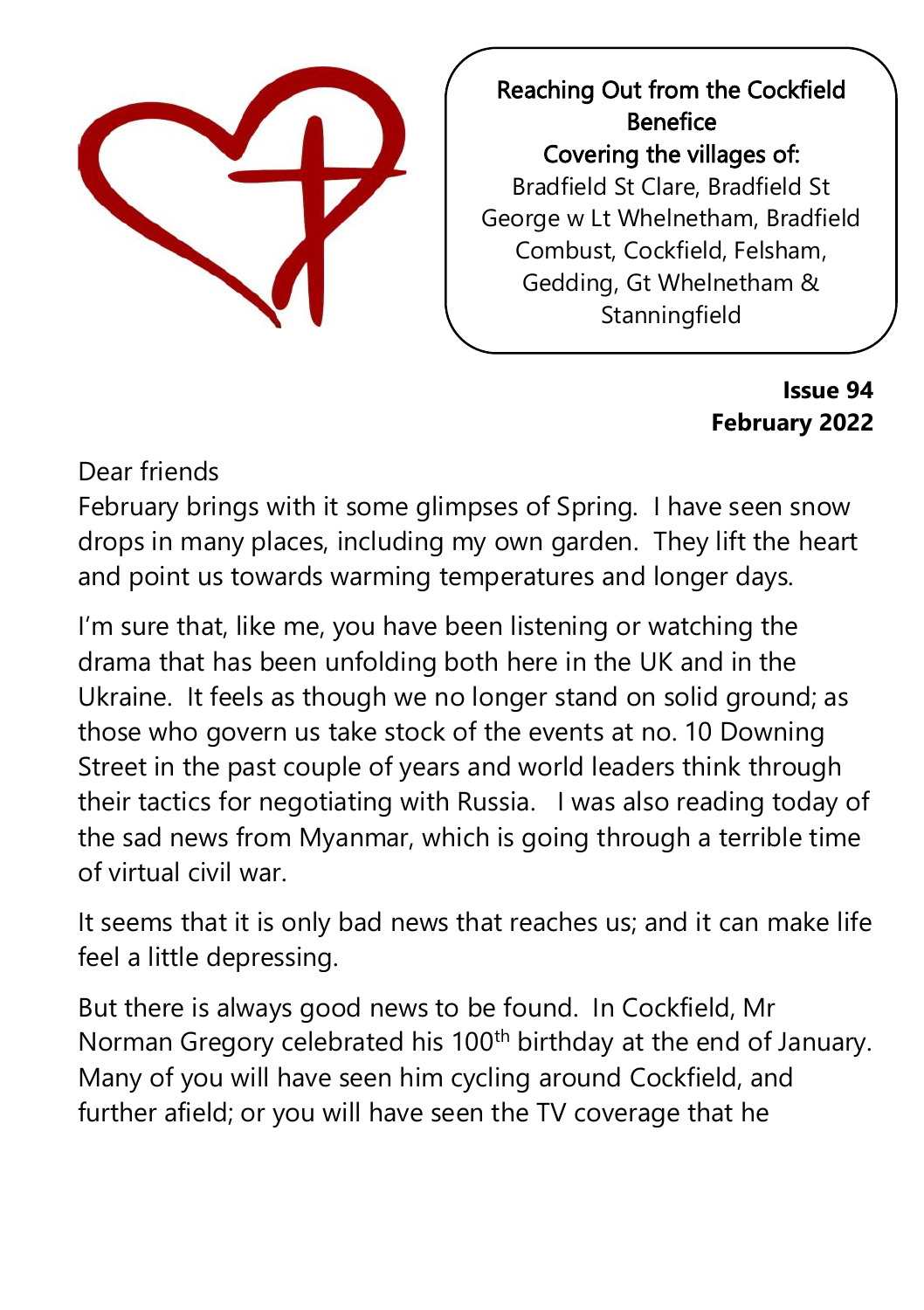attracted. He is a remarkable man, and it is wonderful to see someone of such an age still retaining a zest for life.

In John's gospel Jesus said: 'I am the light of the world. Whoever follows me will never walk in darkness but will have the light of life.' We have just celebrated 'Candlemas' at Lt Whelnetham Church, where there is no electricity and candles are used to light the building. It was a powerful reminder of Jesus' presence among us, and that whilst we follow Jesus, there will always be light in our lives.

We need not fear the darkness when we follow Christ, and when we have each other for support and encouragement.

With every good wish.

#### Sharon

Rev Canon Sharon Potter, [revsharon2@gmail.com](mailto:revsharon2@gmail.com) 01284 828599 or 07825 086063



CartoonChurch.com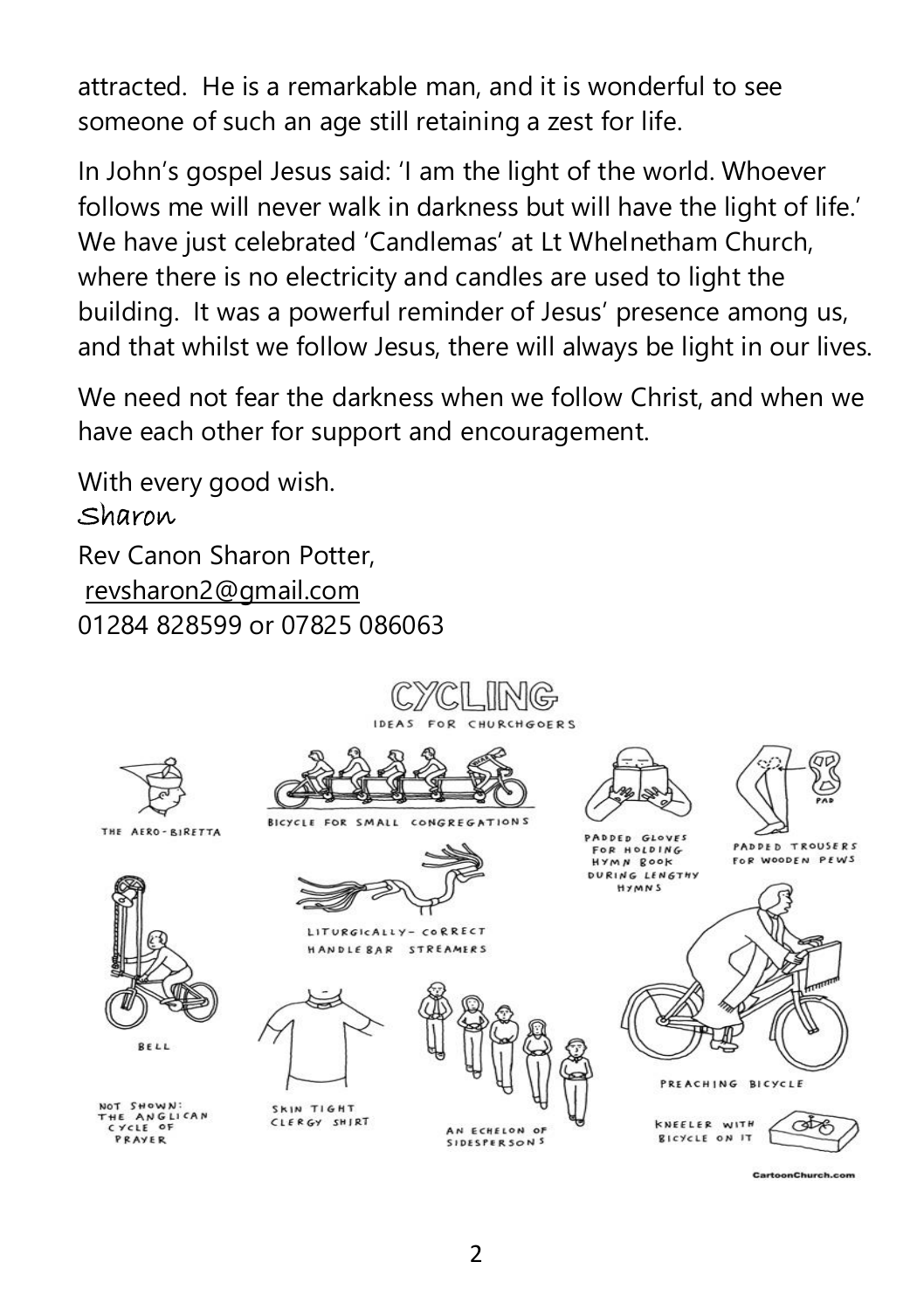

### *Welcome to our new Churchwarden at Stanningfield!*

Ben Jenkins was admitted as the new Churchwarden at Stanningfield by the Archdeacon; who also happens to be his dad, after he was confirmed by Bishop Mike at the Epiphany Service held at Stanningfield on 6<sup>th</sup> January. He has attracted quite a bit of publicity as he is only 19, but he is taking it all in his stride! Congratulations to Luke Hibbert, Tracey Fisher and Mark Fisher, who were also confirmed at the

service. It was a lovely evening, much enjoyed by all!

## **Refugees in Suffolk - a local perspective on a global issue Friday February 4th 7.30pm**

Bury St Edmunds Amnesty and Suffolk Freedom From Torture groups are hosting a Zoom talk by Martin Simmonds from Suffolk Refugee Support.



If you would like to attend please email Maggie Cohen **[maggiecohen59381@gmail.com](mailto:maggiecohen59381@gmail.com) who** will send you a Zoom link before the meeting.

There is no charge for "attending" but we are asking participants to make a donation to Suffolk Refugee Support which can be done via their website : [www.suffolkrefugee.org.uk](https://www.suffolkrefugee.org.uk/)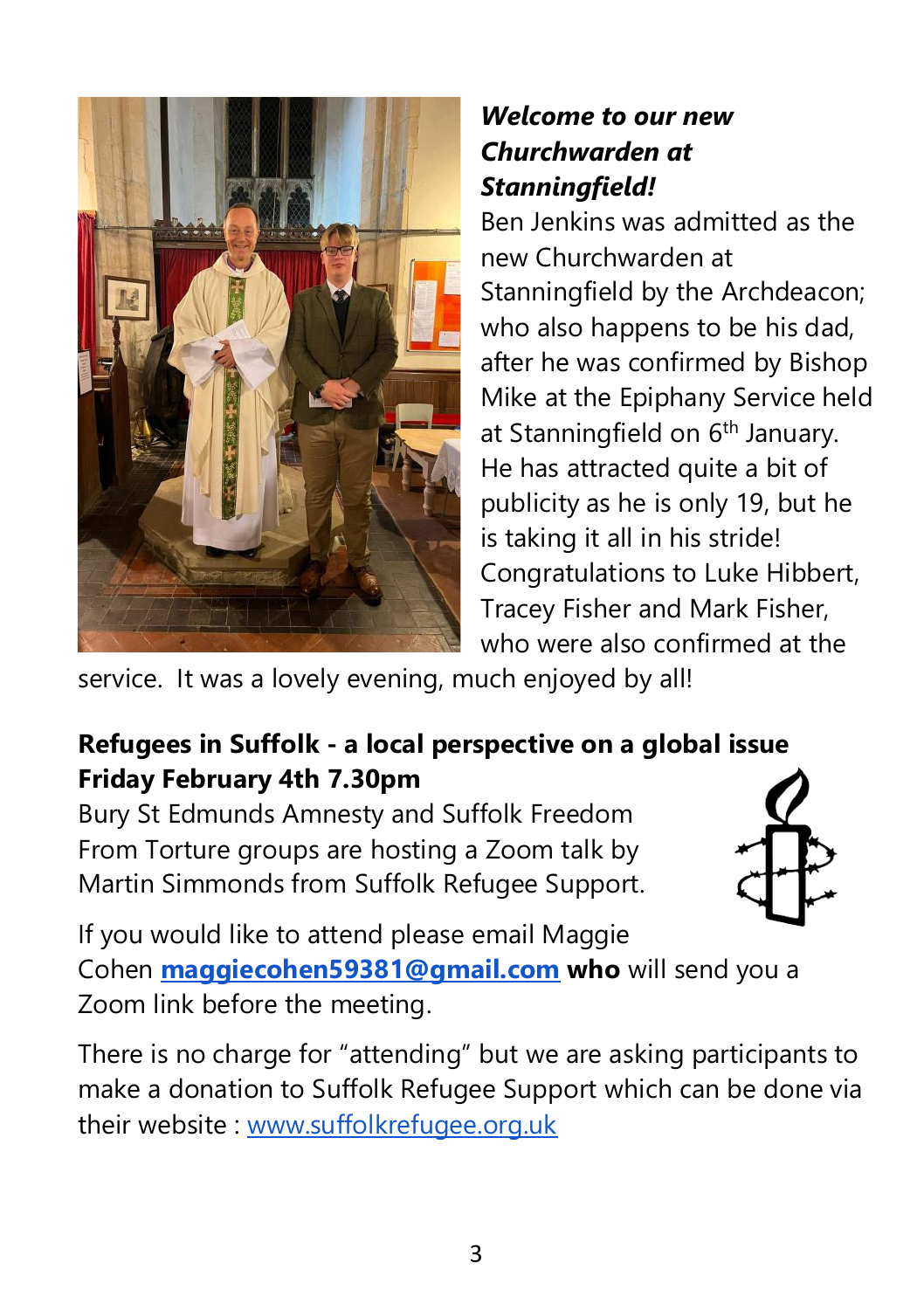# **Worshipping Together**

For those readers new to our enlarged Benefice, *Worshipping Together* is a monthly informal Sunday morning service, at 10am, with pictures and words projected onto a screen, in which the congregation is encouraged to discuss the issues raised, after the service, should they wish. The objective of the service is to grow the faith of attenders and attract those on the fringe who rarely, if ever, go to church. We start a new series at Bradfield St George church in February and this article explains the thinking behind it.

An article by Matthew Parris in the Times newspaper in 2021 November entitled "Anglicanism was never really about God" has provoked a lot of debate in various sections of the press. In it he suggested that the Chuch of England was here to look after beautiful churches and provide comfortable familiarity of hymns in services for an elderly congregation that does not really believe in God. Reaching out, planting new churches, and targeting a younger generation were a mistake and bound to fail.

This was followed by a second article "The battle between good and evil is fantasy". In 2009 the same Parris wrote ""As an atheist, I truly believe Africa needs God." Comparing the effectiveness of Christian and purely secular aid agencies he continued, referring to Christians, "It would suit me to believe that their honesty, diligence and optimism in their work was unconnected with personal faith." Despite this desire, he had to admit that Christians were shaped by their faith.

What made him change from admiring Christians, with faith, in 2009 to doubting that Anglicans had much faith, in the UK, in 2021?

By contrast, Rabbi Jonathan Sacks has been a consistent proponent of the benefit of religion. In his last book before he died, he argued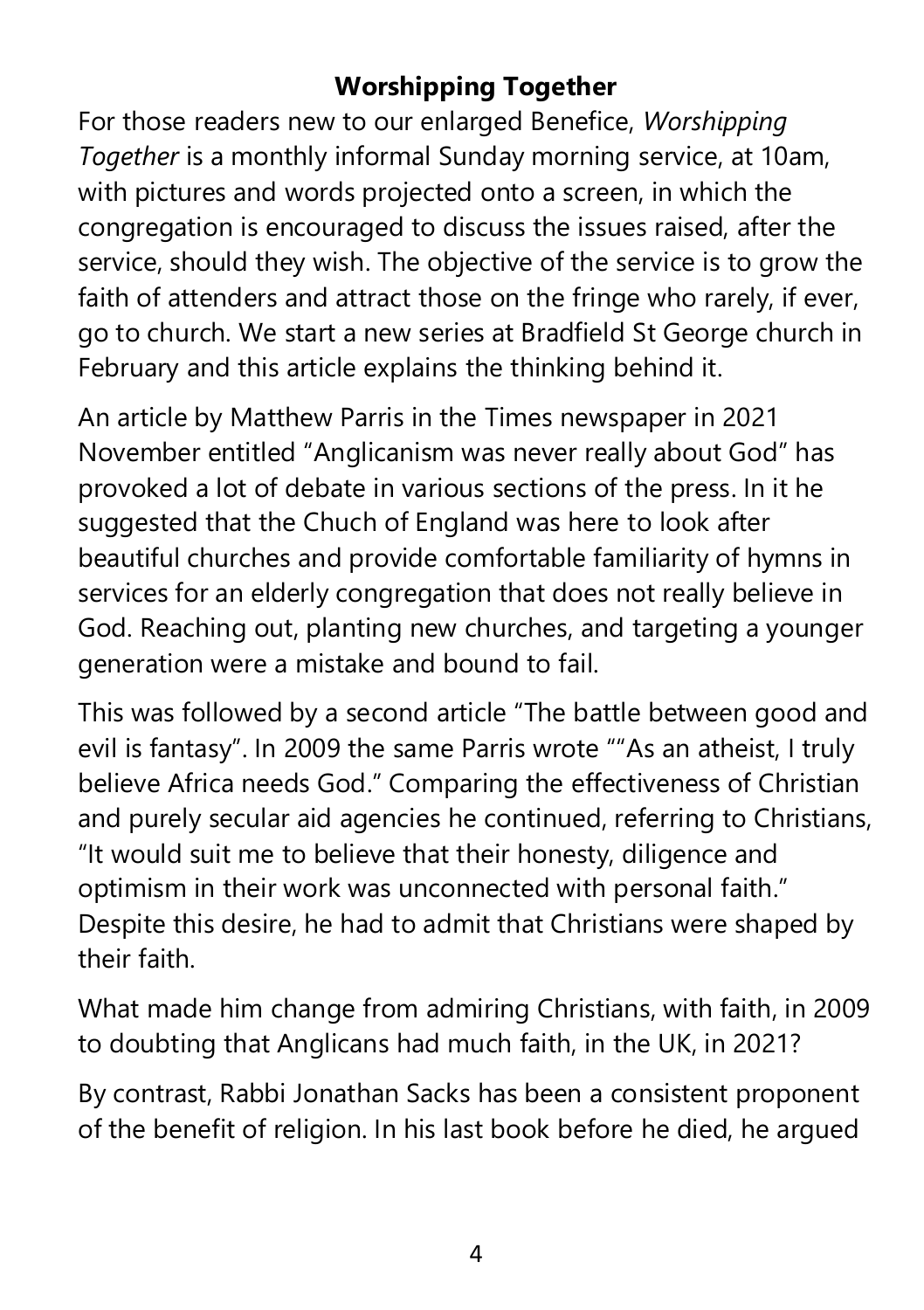that morality is indispensable for society and that for morality to survive, religion is essential.

In his words, religion builds communities, aids law abidingness and helps us think long-term. Rabbi Sacks spoke as a Jew and one of the most respected religious leaders in our country.

Christianity is the world's largest religion, but in the UK only 2% of the population regularly attend church on a Sunday. It is up to us to share the Gospel, to help grow our church congregations above the 2% and to reach a younger generation. Is our reluctance to do so a reason for Parris to condemn us?

Our new series is designed to give us the confidence to explain what we believe and share our faith with others. With the title, "Why Follow Jesus?" over the next eight months members of our ministry team and others will be answering questions and considering the following themes.

|          | <b>Why follow Jesus?</b>                               |
|----------|--------------------------------------------------------|
| 27 Feb   | As Christians, what do we believe?                     |
| 20 Mar   | Was Jesus more than just a good man?                   |
| 24 Apr   | Why did Jesus have to die?                             |
| 22 May   | What makes the Church of England distinctive?          |
| $26$ Jun | Why say sorry to God?                                  |
| $24$ Jul | Why did Jesus pray and what is the point of<br>prayer? |
| 28 Aug   | New life in Christ for all!                            |
| 25 Sept  | Why do we need to go to Church in the 21st<br>Century? |
|          | Do come along and bring a friend!                      |

5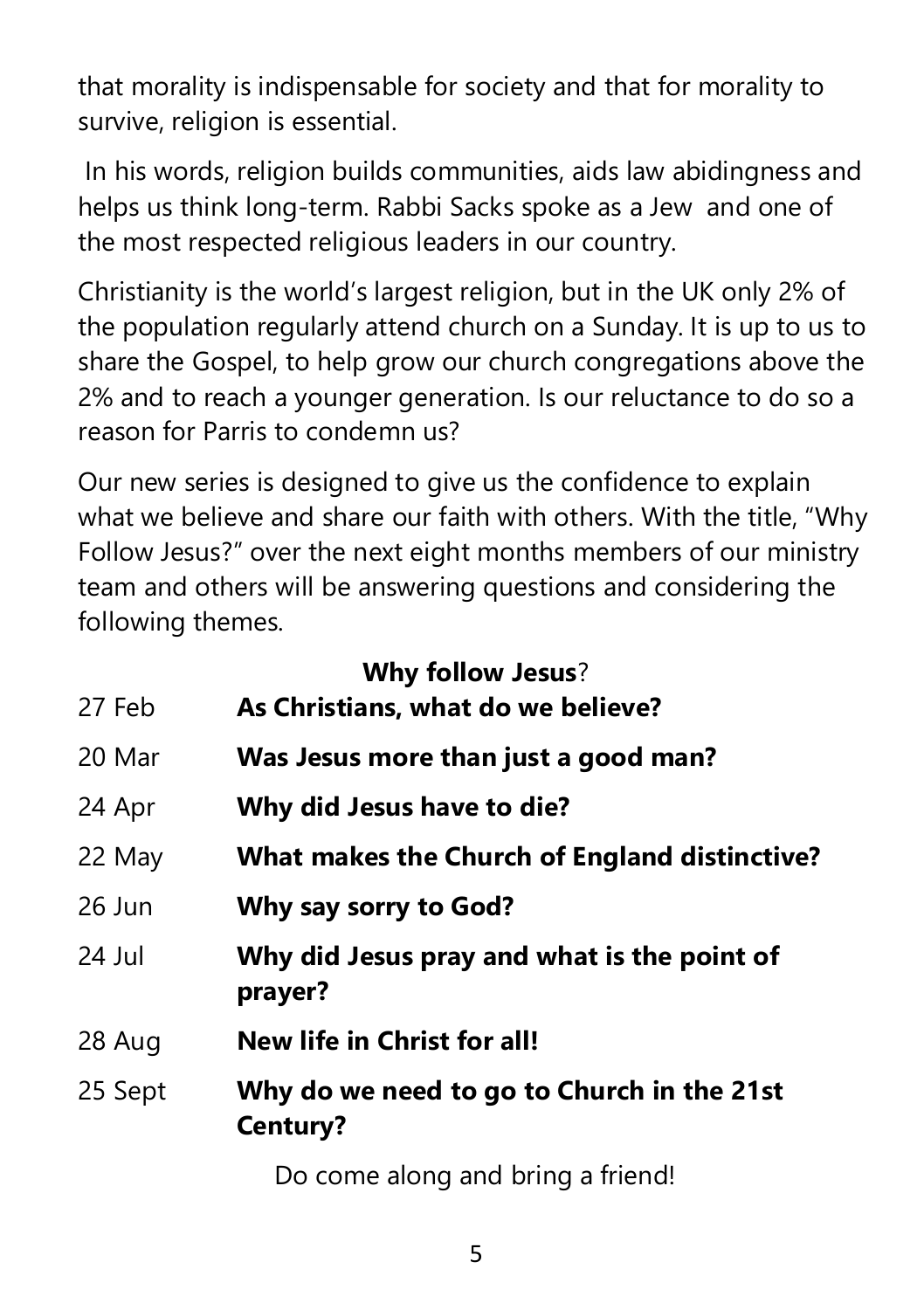**Aconite and Snowdrop walk** @ West Lodae **Bradfield St George IP30 ODL** 

10  $a.m. - 12$  noon Saturday 12th February 2022



£3 entry includes refreshments: Coffee/tea/hot chocolate Cabe or biscuit

Cake stall, book stall and White elephant stall **Fund raising for Bradfield St George Church** 



### **From the Parish registers**

As we approach that time of the year when we have more weddings and baptisms taking place in our Churches, I thought it would be a good idea to mention these in Reaching Out.

Therefore from next month there will be a slot in Reaching Out giving details of those who have been baptized or married for prayers and thanksgiving.

In January there were two baptisms, of Luke Hibbert, who was also confirmed at Stanningfield, and Marley Bates, baptized at Bradfield St George.

Canon Sharon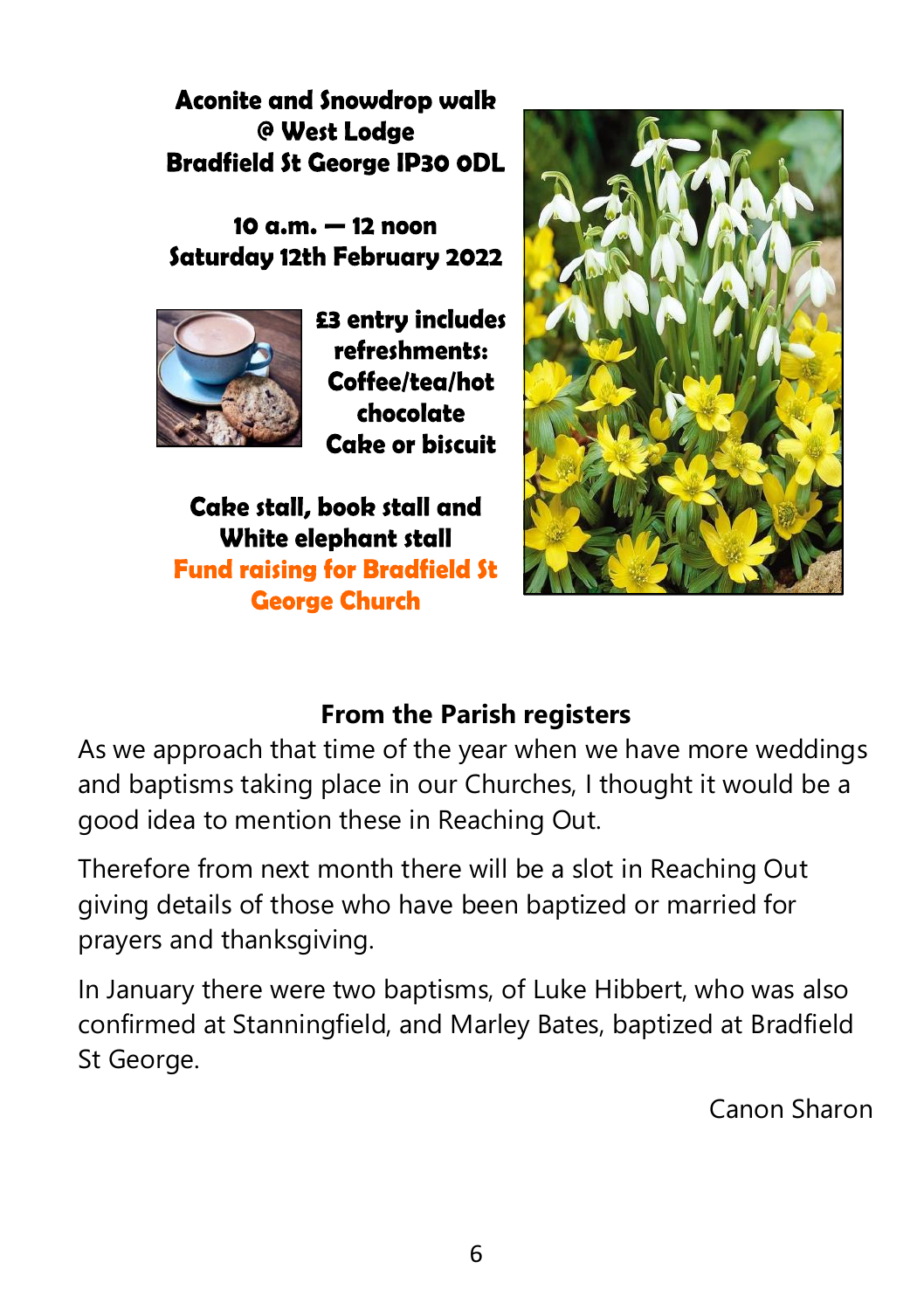### **'Thank you for the Rain'**

'Thank You for the Rain' tells the compelling story of Kisulu, a smallholder farmer in Kenya who uses a video camera to capture the life of his family in the face of climate change. This award winning film is a rare and personal insight into the cost of the climate crisis. We shall be showing the film in the benefice later in the month, so watch out for news of this on our facebook page and in the pew sheet.

#### **New Book Group**

Melanie Salinger of Cockfield is starting up a Women's Book Club, where the book being discussed will be the Bible, beginning on Thursday 10th February at her home. It will meet fortnightly, start time of 10am, with tea/coffee/cake til 10.30am, then discussion til 11.30am – followed by a short time of prayer. If you are interested in coming along do get in touch with Melanie. Her email address is: [melaniesalinger@yahoo.co.uk](mailto:melaniesalinger@yahoo.co.uk)

**Coffee Morning Lent Course from 10am-11.30 in Horringer St Leonard's which will be open to all** from Ash Wednesday. This will be led by Rev Canon Max Osborne, Helen Woodroffe and Craig Young. The Course has been written by the Venerable John Cox (formerly Archdeacon of Sudbury) and is called 'From the Jordan to Galilee' and based on the Gospel of Saint Mark. The intention is to begin with Coffee around tables with the obligatory cake from 10am and to begin our discussions and reflections around 10. 20am allowing lots of opportunity for discussion.

### **10am-11.30am Horringer St Leonard**

Session One Ash Wednesday 2 March Session Two Wednesday 9 March Session ThreeWednesday 16 March Session Four Wednesday 23 March Session Five Wednesday 30 March